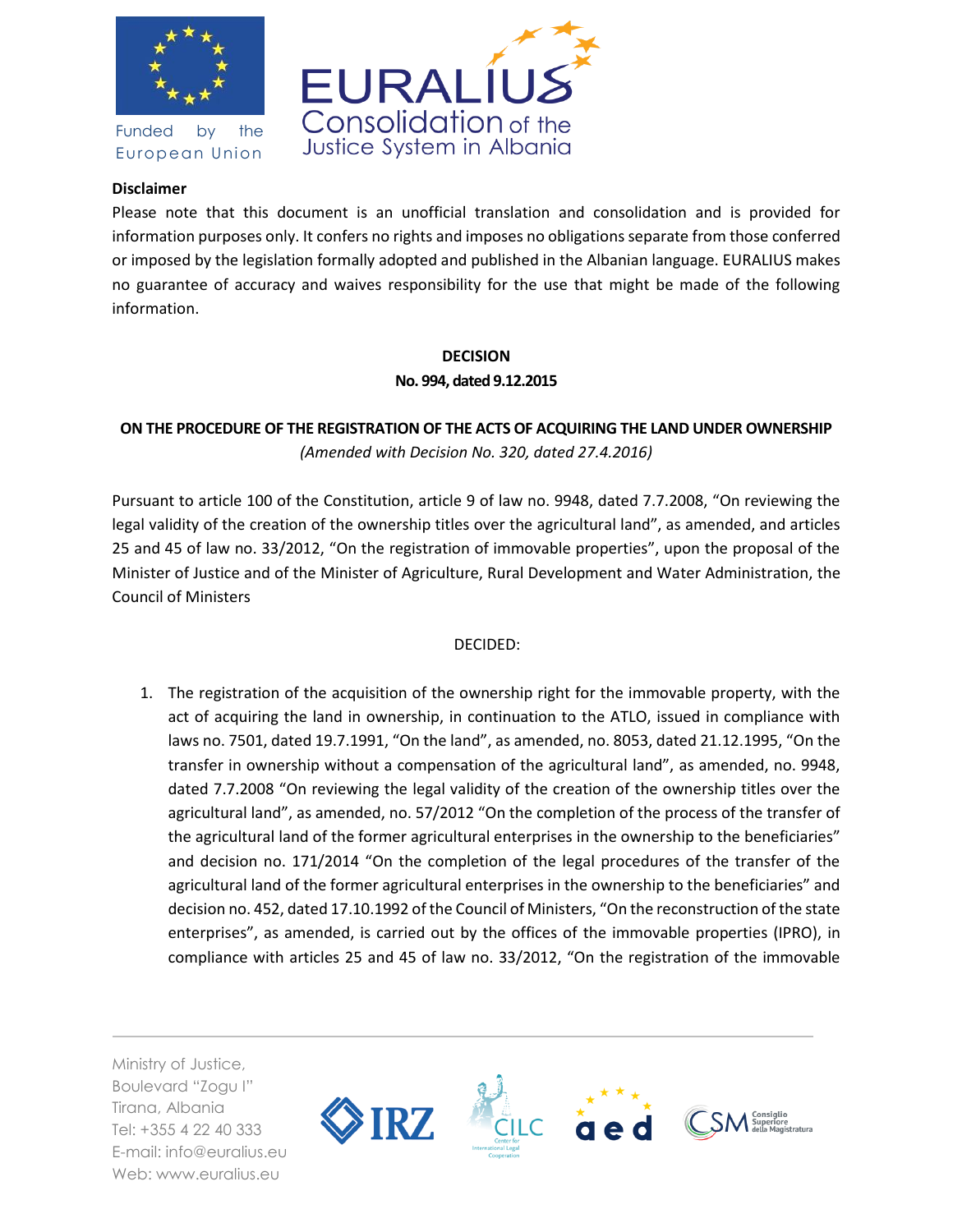

properties", after the verification if the ATLO contains the elements of the form and content, as follows:

- a) The name and the last name of the beneficiary or of the representative of the agricultural family that benefits the agricultural land;
- b) The identification of the body that has issued the ATLO which is represented by the chairman of the land allocation commission, regarding the acts issued up to 15.8.2008, or by the chairman of the local governance for the ATLO issued in compliance with the laws no. 9948, dated 7.7.2008, as amended, no. 57/2012 and no. 171/2014;
- c) The identifying data of the assets allocated in ownership: where the cadastral number or the toponym of the plot/s of land, the surface and the type of the agricultural land are mandatory;
- d) Any of the following seals:
	- i) of the executive committee of the joint village;
	- ii) of the headman;
	- iii) of the local governance unit;
	- iv) of the agricultural enterprise;
	- v) of the district council/region council.
- e) The compliance of the type of the property possessed with an ATLO with any of the types of the properties registered in the cadastre under the index "Agricultural land", dated 1.8.1991, stipulated in letter "a" of article 1 of law no. 7501, dated 19.7.1991, "On the land", as amended.
- f) The original ATLO or the one duly authenticated with the original, or a duplicate issued by the local governance unit or the council of the region.
- 2. When the property acquired with an ATLO results to be registered in the local immovable property registration offices at the moment when this decision enters into force, the following steps are followed:
- 2.1.When the property does not result to be in the ownership of the first holder of the ownership title over the agricultural land, as a consequence of the transaction carried out with the third parties, or as a consequence of the expropriation carried out for public interest, with the exception of the property transfer through the inheritance acts, reflected in the immovable property registration offices, the third parties are not prohibited to carry out actions, with the exception of the case when this property creates overlapping with another immovable property, which does not originate from the same origin;
- 2.2.When the ownership acquired through the ATLO results to be still under the ownership of the first holder of the ownership title over the agricultural land or its heirs, the immovable property registration offices, in the cases of the treatment of the requests for service of different subjects, shall verify the legality of the registration that has been carried out and act as follows:
	- a) If it results that the registration has been carried out in compliance with the law, then the applied service is conducted;

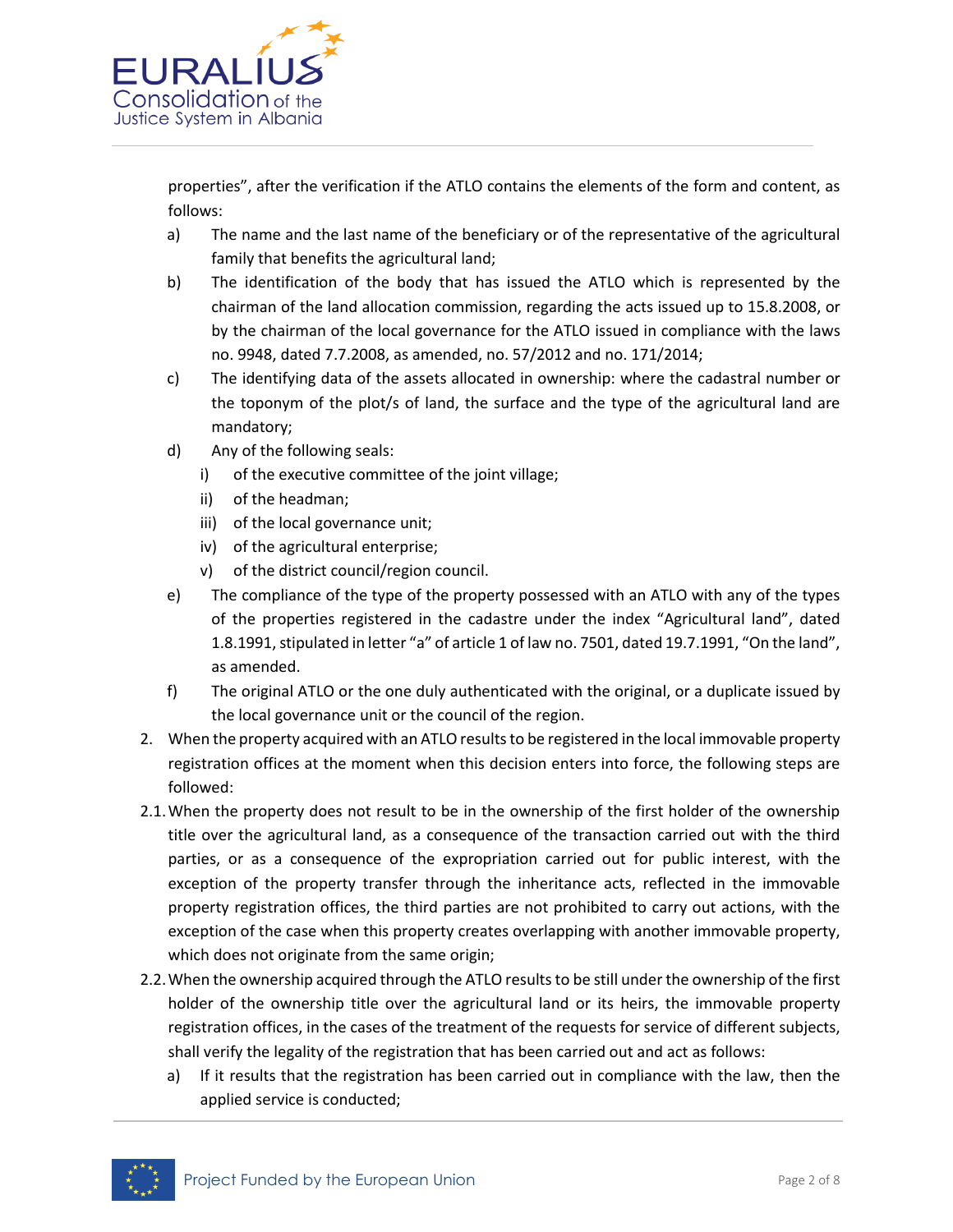

b) When, during the verification, it results that the registration has flaws or has been carried out in contradiction to the law, the findings identified by the employees who process the practices, shall be referred to the registrar in writing, indicating comprehensively the flaws that have been identified.

The registration, in the origin, of the agricultural land has flaws when:

- i) it is carried out in the absence of one or more elements of the acquisition acts of the land under ownership, stipulated in paragraph 1 of this decision;
- ii) the acts of taking the land in ownership are not administered in the immovable property registration office or are administered as photocopies;
- iii) the surface of all the properties, provided with an ATLO, results to be different from the initial registration surface of these properties, reflected in their respective files.
- c) When one or more of the flaws mentioned in the subdivisions "i" of letter "b" of this paragraph are found, the case is sent to the municipality, which has under its jurisdiction the agricultural land reflected in the ATLO, within 2 working days from the date of the identification, through an explanatory report. The explanatory report shall contain the descriptive part of the fact as well as the argumentation of the identified flaws. Even a copy of the ATLO and of the acts/documents which identify these flaws, as well as a copy of the property file of the last holder of the ownership title, along with his generalities and address, in case these data are administered in the registration office, shall necessarily be attached to the explanatory report.

After the verification of the flaws, the municipality shall, officially, reply to the LIPRO, by completing the identified flaws. The completion of the flaws is not done in the concrete ATLO but they are described through letters.

d) When in the immovable property registration office, the ATLO is administered in photocopies or it misses, the LIPRO, within two business days from the date of the finding, shall be addressed to the first holder of the ownership title, to the municipality and DLAM, attached to the council of the region, with the request to submit the original copy of the ATLO to the LIPRO, if they possess it. The first holder of the ownership, the municipality and DLAM, attached to the council of the region, shall reply within 30 (thirty) calendar days.

If the holder of the first ownership title, the municipality or DLAM does not have the original copy of the ATLO, the respective municipality, based on the documentation sent by the LIPRO, which includes even the copy of the ATLO, makes the factual verification of the agricultural land which is possessed by the agricultural family and completes the ATLO with the duplicate note, which is sent, officially, to the registration office.

In the case when the first holder of the ownership title, the municipality or the DLAM do not possess a copy of the ATLO, the first holder of the ownership title shall address, with a request, to the municipality for the completion of the ATLO, pursuant to law no. 9948, dated 7.7.2008, as amended or with laws no. 57/2012 and no. 171/2014.

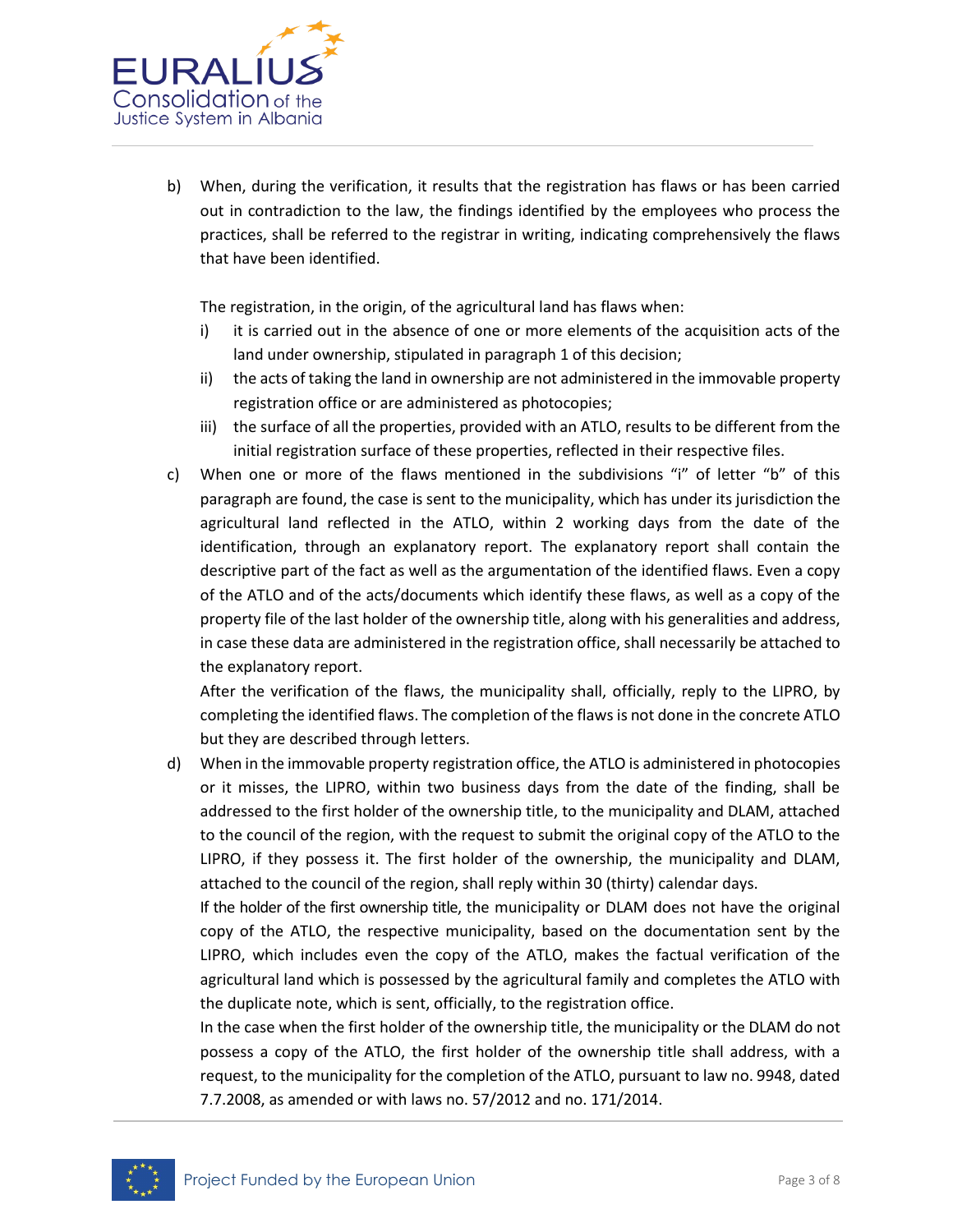

e) When the surface of all the properties, allocated with the ATLO, results to be different from the initial registration surface of these properties, reflected in their files, the LIPRO, within 2 (two) business days, from the date of the finding, informs the holder of the ownership title and the municipality to specify the location, according to the surface of any property allocated with the ATLO.

In this case the municipality confirms the location and transmits it within 15 (fifteen) days at the LIPRO, along with the explanatory report and the notary statement of the first holder of the title of the ownership, expressing that they agree with the specification.

If the surface of all the properties, allocated with the ATLO, results to be smaller than their initial registration surface, reflected in the respective files, the local registration office continues with the realization of the applied service, but the excess surface shall be subtracted only to one of the properties, according to the statement of the beneficiary of the ATLO.

If the first holder of the ownership title does not submit the notary statement, agreeing with the specification that was made, and if the LIPRO has issued the ownership certificate on this immovable property earlier, the registrar makes the note in the property file for the incompatibility between the surface determined in the ATLO and the surface according to the cadastral map.

If the first holder of the ownership title does not submit the notary statement, agreeing with the specification made, and if the LIPRO has not issued the ownership certificate on this immovable property earlier, the registrar makes the note in the property file for incompatibility between the surface determined in the ATLO and the surface according to the cadastral map and does not issue the ownership certificate, reasoning in writing the incompatibility that is found.

- 3. When the property, at the moment of the entry into force of this decision, does not result to be registered under the ownership of the beneficiaries, with the ATLO, its registration shall be made:
	- a) During the initial, systematic registration process of the cadastral zone where it is located geographically.
	- b) Upon the "request for registration in special cases, when the property is located in cadastral zones where the systematic registration of properties has finished";
	- c) Upon "the request for registration in special cases", when the property is located in cadastral properties where the systematic registration of properties has not commenced".
- 3.1 Regarding the cases stipulated in letter "a" paragraph 3 of this decision, the LIPRO proceeds with their registration in the interest of the beneficiary with the ATLO, on the condition that:
	- a) The ATLOs issued by the property allocation commissions, before 15.8.2008, shall contain all the elements of the form and content, stipulated in paragraph 1 of this decision. If the condition

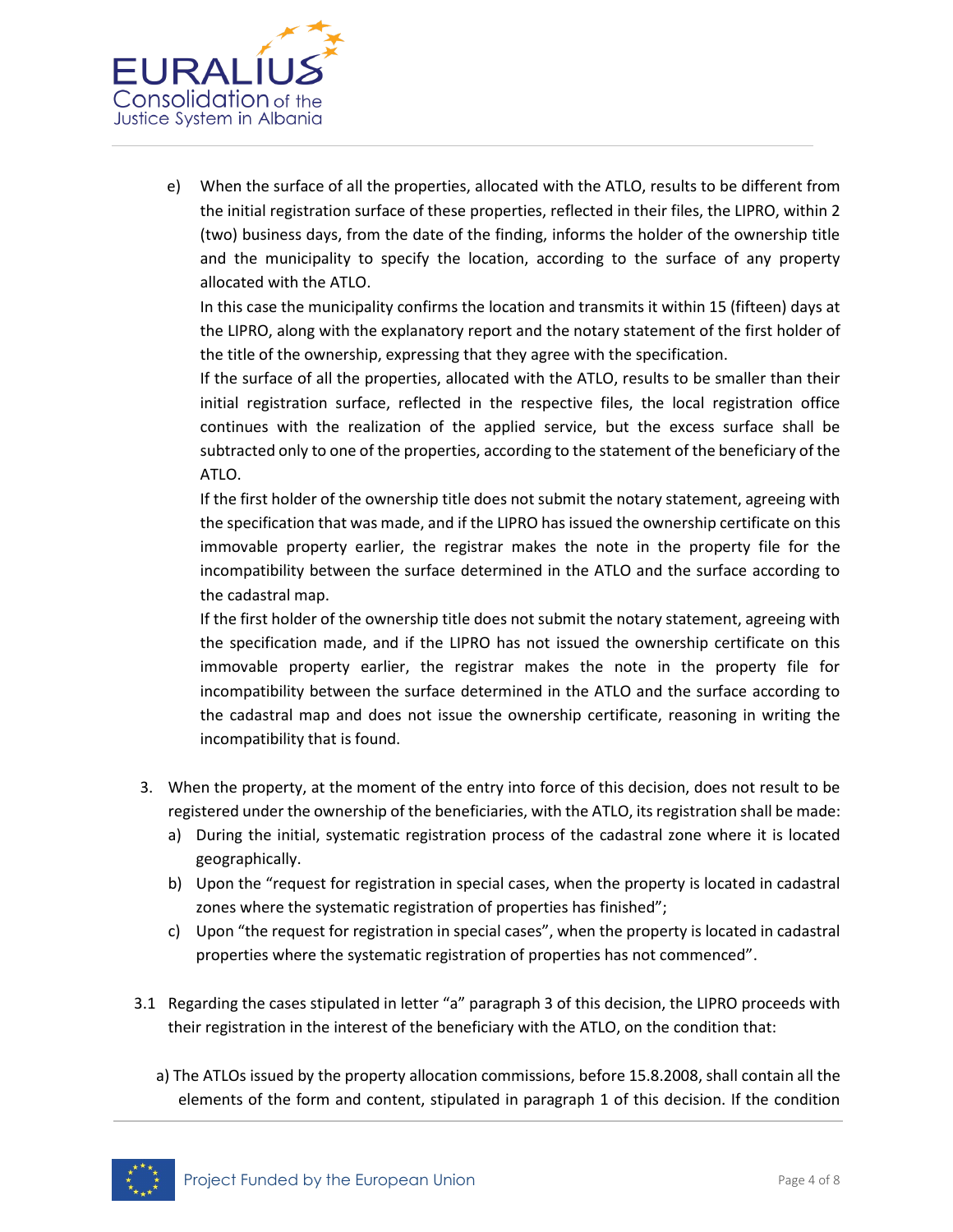

stipulated in this paragraph is not fulfilled, the LIPRO shall not proceed with the registration and within 2 (two) working days, through an explanatory report, the case shall be sent to the municipality, which has under its jurisdiction the agricultural land, for the cases provided for by the legislation into force. The explanatory report shall contain the descriptive part of the fact, the argumentation of the flaws that have been found, and even a copy of the ATLO and of the acts/documents, which contain the following flaws, attached to it:

b) The ATLOs issued by the land allocation commissions before 15.8.2008 shall be accompanied with the surveying/location plan of the plots of land included in it and the certificate of the family composition, on 1.8.1991, for the former agricultural cooperatives and on 1.8.1991, calculating the changes in the number of its members up to 1.10.1992, for the former agricultural enterprises. Unless the condition stipulated in this paragraph is met, the LIPRO does not proceed with the registration and within 2 (two) working days, through an explanatory report, the case is sent to the local commission of the ownership title verification (LC) for the cases provided for by the legislation into force.

The explanatory report shall contain the descriptive part of the fact, the argumentation of the flaws/illegalities and the proposal for the verification of the legality of the ownership title creation over the agricultural land for the decision-making, according to article 9 of law no. 9948, dated 7.7.2008 "On the review of the legal validity of the ownership title creation over the agricultural land", as amended. A copy of the ATLO and of the acts/documents that contain these flaws shall necessarily, be attached to the explanatory report.

- c) the ATLO shall be transmitted officially for registration by the local governance unit;
- ç) the subjects, who have the ATLO issued in their favour, shall have applied for property registration at the LIPRO.
- 3.2 Regarding the ATLOs issued by the local commissions of the ownership evaluation titles over the agricultural land, pursuant to law no. 9948, dated 7.7.2008 "On the review of the legal validity of the ownership title creation", the LIPRO proceeds with its registration in favour of the beneficiary of the ATLO, upon the completion of the condition that:
	- a) the ATLO shall contain the accompanying elements and documentation stipulated with decision no. 224, dated 19.2.2009 of the Council of Ministers, "On the procedures for the creation of the acts on taking the agricultural land under ownership as a consequence of the corrections carried out by the local commission of the ownership title evaluation (LC)". Unless the condition stipulated in this paragraph is met, the LIPRO shall not proceed with the registration and within 2 (two) working days, through an explanatory report, the case is sent to the local commission of the ownership title verification (LC), for the completion of the flaws. The explanatory report shall contain the descriptive part of the fact and the argumentation of the flaws/illegalities that have been found. A copy of the ATLO and of the acts/documents which contain these flaws shall,

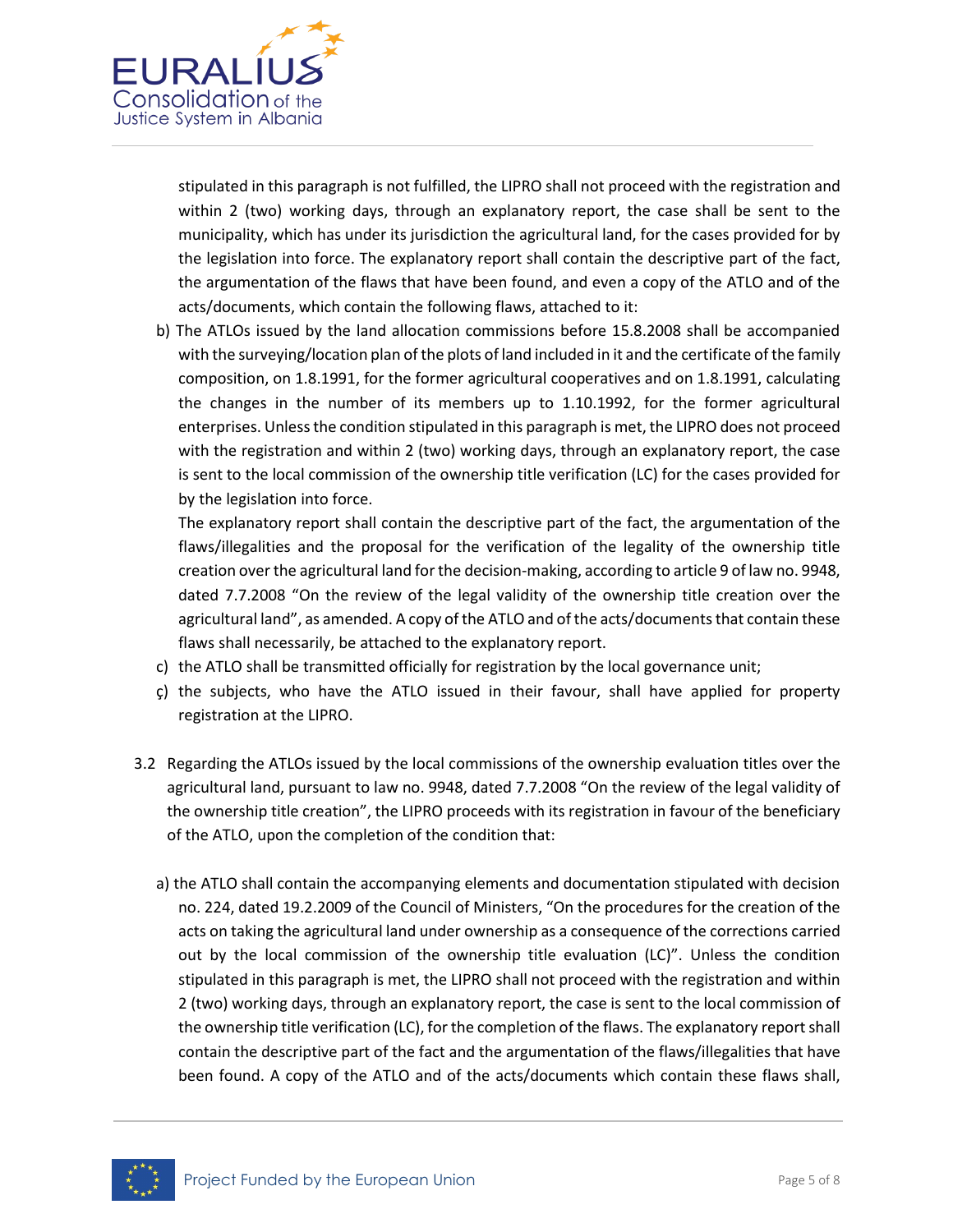

necessarily, be attached to the explanatory report. This notification shall be sent even to the beneficiary subject:

- b) the ATLO and the documentation which accompanies it shall be transmitted officially, for registration, by the local commission of ownership title verification (LC);
- c) the subject, who has the ATLO issued in its favour, shall have applied for property registration at the LIPRO.
- 3.3 Regarding the ATLOs issued by the local governance units, pursuant to law no. 9948, dated 7.7.2008, "On the review of the legal validity of ownership title creation", as amended, the LIPRO proceeds with its registration in favour of the beneficiary through the ATLO, upon the completion of the condition that:
	- a) the ATLO shall contain the accompanying elements and documentation, stipulated with decision no. 253, dated 6.3.2013 of the council of Ministers, "On the stipulation of the procedures for the completion of the acts of taking the agricultural land under ownership, for the agricultural families in the villages of the former agricultural cooperatives", as amended. Unless the condition stipulated in this paragraph is met, the LIPRO does not proceed with the registration and within 2 (two) working days, through an explanatory report, the case shall be sent to the local governance unit for the completion of the flaws or to the local commission of the ownership title verification (LC), for the cases provided for by the legislation into force. The explanatory report shall contain the descriptive part of the fact, the argumentation of the flaws/illegalities that have been found and the proposal on the verification of the legality of the ownership title creation over the agricultural land for the decision making, pursuant to article 9 of law no. 9948, dated 7.7.2008 "On the review of the legal validity of the ownership title creation over the agricultural land", as amended. A copy of the ATLO and of the acts/documents which contain these flaws shall, necessarily, be attached to the explanatory report. This notification shall be sent even to the beneficiary subject to complete the flaws;
	- b) the ATLO shall be transmitted officially for registration by the local governance unit;
	- c) the subject, who has the ATLO issued in its favour, shall have applied for property registration at the LIPRO.
- 3.4 Regarding the ATLOs issued by the local governance units, pursuant to law no. 57/2012, "On the completion of the process of transfer in ownership to the beneficiaries of the agricultural land of the former agricultural enterprises" and law no. 171/2014 "On the completion of the legal procedures for the transfer of the agricultural land of the former agricultural enterprises under the ownership of the beneficiaries".

Unless the condition stipulated in this paragraph is met, the LIPRO does not proceed with the registration and within 2 (two) working days, through an explanatory report, the case shall be sent

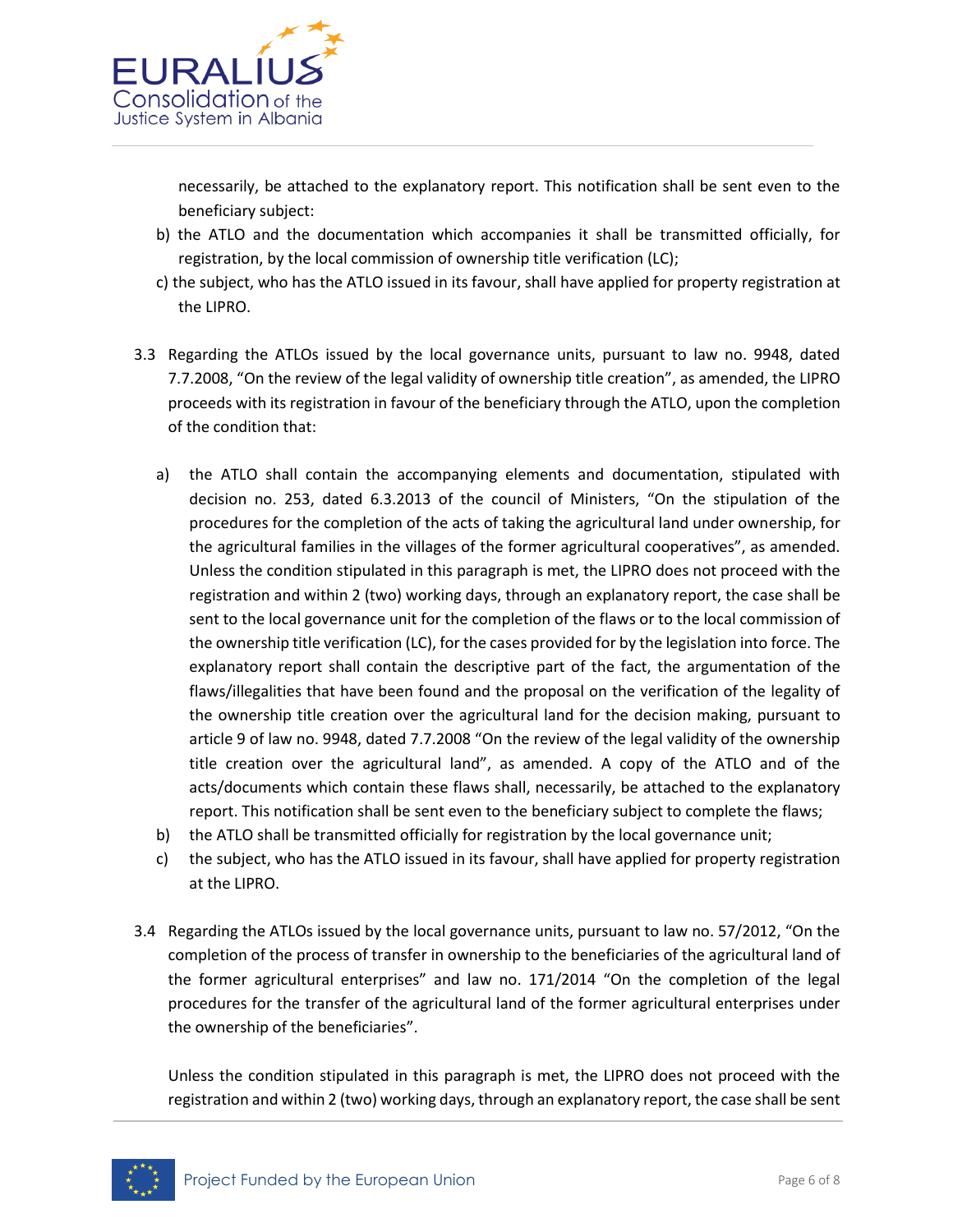

to the local governance unit for the completion of the flaws or to the local commission of the ownership title verification (LC) for the cases provided for by the legislation into force. The explanatory report shall contain the descriptive part of the fact, the argumentation of the flaws/illegalities that have been found and the proposal for the verification of the legality for the ownership title creation over the agricultural land for a decision-making, according to article 9 of law no. 9948, dated 7.7.2008 "On the review of the legal validity of the ownership title creation over the agricultural land", as amended. A copy of the ATLO and of the acts/documents which contain these flaws shall, necessarily, be attached to the explanatory report. This notification shall be sent even to the beneficiary subject to complete the flaws;

- b) the ATLO shall be transmitted officially for registration by the local governance unit;
- c) the subject, who has the ATLO issued in its favour, shall have applied for property registration at the LIPRO.
- 4. In the cases when at the LIPRO, the property results registered as a state property and the ATLO is found at the IPRO, the following procedure is followed:
	- a) the LIPRO sends to the respective municipality a copy duly authenticated with the original of the ATLO;
	- b) the municipality carries out, according to paragraph 3, of this decision.
- 5. In any case, providing that the LIPRO finds that the type of the "agricultural land" property (arable land, vineyard, olive groves, orchard), issued with the ATLO, does not comply with the type of the property which results to be registered in the immovable property file, upon its own initiative or with the request of the ownership title holder, requires information from the DLAM, attached to the region council, for the cadastral index of the plot of land, according to the cadastral registers, dated 1.8.1991. In case the following is found:
	- a) irregularities in the registration system, the cadastral index in the respective file shall be corrected;
	- b) a violation of article 2 of law no. 9948/2008, the LIPRO shall address top the respective local commission with a reasoned explanatory report, for the full or partial exploitation of the concrete ATLO.
- 6. In any case, when the drafting of the alignment plan of the plots of land for registration or their correction and specification is necessary, they are carried out with the expenses of the municipalities through their own surveyors.